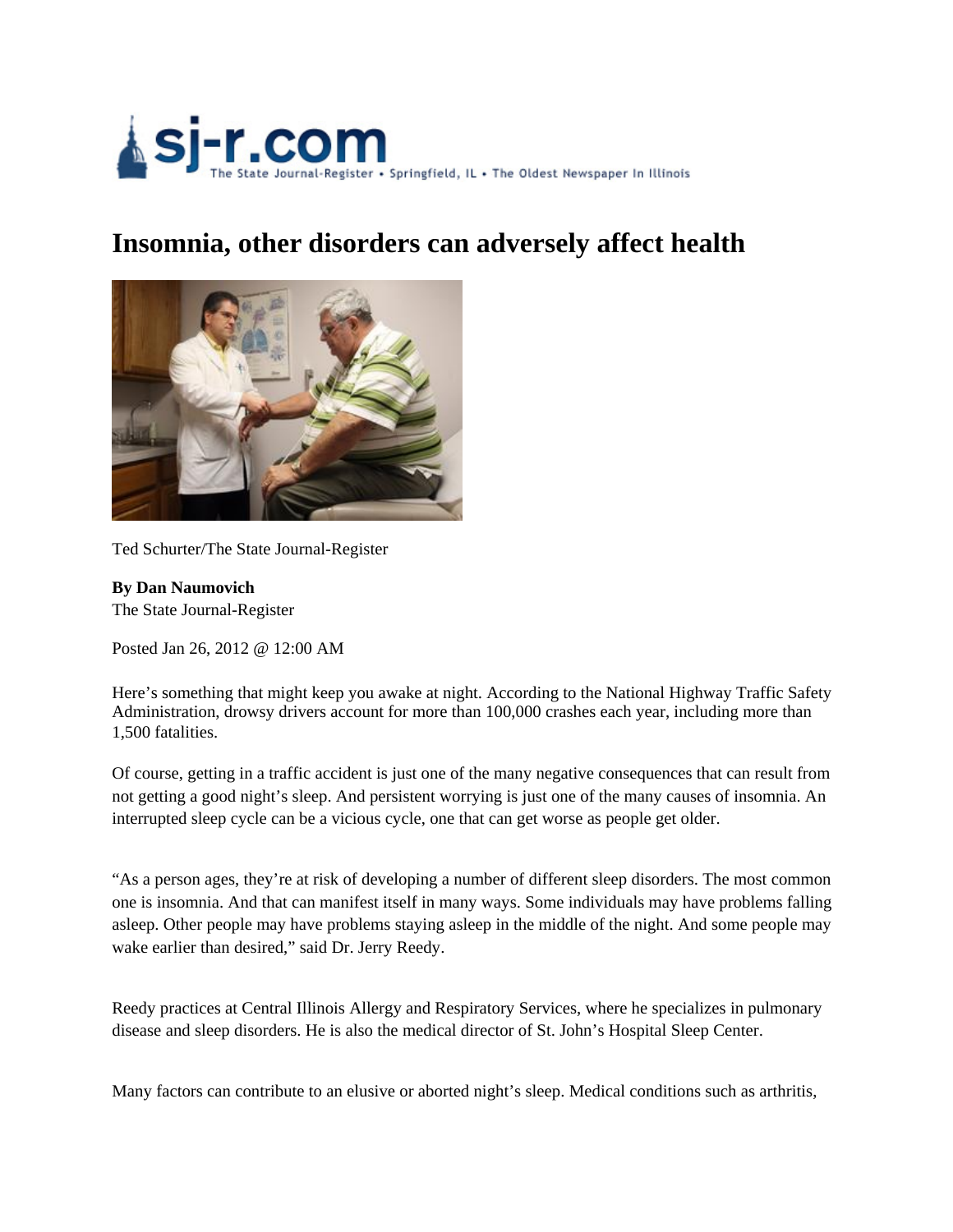emphysema and heart ailments can affect sleep patterns, as can depression and anxiety. Lifestyle choices can also prove disruptive. Strenuous exercise or the consumption of alcohol or caffeine too close to bedtime are not recommended.

In addition to the increased possibility of an automobile accident, the fatigue and diminished alertness that result from a lack of sleep can diminish job performance, impair memory and cognitive abilities and affect a person's mood to the point that it could create tensions in personal relationships. These are just some of the effects that can occur in the short term.

"Long-term effects of insomnia are not as well understood, but there are concerns that it might actually trigger psychiatric conditions such as depression and may be related to the development of heart disease and obesity," Reedy said.

Often, the most important first step in dealing with insomnia is recognizing the importance of sleep. People can grow accustomed to inadequate sleep, and not be fully aware of the negative effects.

"The good news is that often times, it's very transient and can usually be linked to something. Stress in our life. Problems at work. Personal conflict. That type of insomnia will typically resolve on its own without any intervention," Reedy said.

About a third of all adults will experience a bout of insomnia in their lifetime and there are many ways to help combat sleeplessness.

In addition to avoiding caffeine, alcohol and strenuous activity before bedtime, people should create a quiet and comfortable atmosphere in their bedroom. Reading or watching TV in bed should also be avoided so that bedtime is associated exclusively with sleep.

"One of the things they want to avoid is lying awake in bed, because what happens is you condition the mind to associate being in bed with being awake. If you can't sleep, you should exit the bedroom," Reedy said.

This advice is part of the cognitive behavioral therapy that Reedy recommends for treating insomnia. It is designed to help patients develop thoughts and behaviors that are more conducive to achieving sleep and to eliminate those that have a negative effect. Reedy believes that is the most beneficial treatment option and only recommends sleeping pills for certain patients, and then only as a short-term aid.

"Most of the over-the-counter medicines (contain) an antihistamine," which does have some side effects, Reedy said. "So we usually do not advise using those medicines. For prescriptions, there are some of what we call non-hypnotic sleeping pills (Lunesta, Rozerem.) They have a pretty favorable side effect profile and work well."

While insomnia is the most common sleep disorder, there are more serious conditions that may require medical treatment.